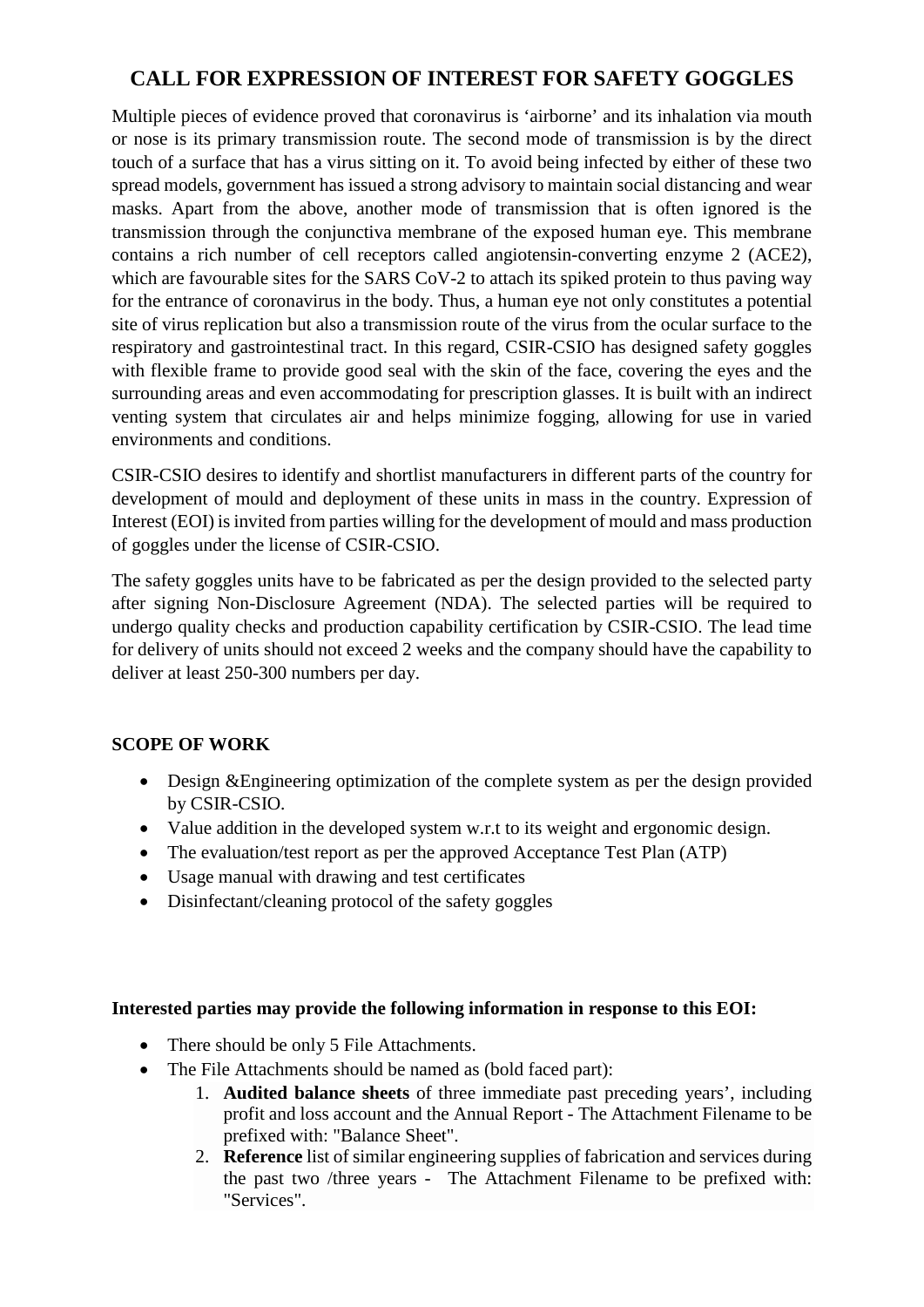- 3. **Details of the fabrication facilities** available including area and tooling list along with a short video or photographs - The Attachment Filename to be prefixed with: "Fabrication".
- 4. **List of quality certifications** / accreditations that are currently valid, with copies of such certificates - The Attachment Filename to be prefixed with: "Certification".
- 5. **A notarized Affidavit** confirming that the party has not been banned or blacklisted at any time for supplies to government agencies - The Attachment Filename to be prefixed with: "Affidavit".

#### • **The content of the Email should have the following checklist:**

- o Audited balance sheet of three immediate past preceding years', including profit and loss account and the Annual Report - Provided/Not Provided (If Not Provided then reason for not providing).
- o Reference list of similar engineering supplies of fabrication and services during the past two /three years - Provided/Not Provided (If Not Provided then reason for not providing).
- o Details of the fabrication facilities available including area and tooling list along with a short video or photographs - Provided/Not Provided (If Not Provided then reason for not providing).
- o List of quality certifications / accreditations that are currently valid, with copies of such certificates - Provided/Not Provided (If Not Provided then reason for not providing).
- o A notarized Affidavit confirming that the party has not been banned or blacklisted at any time for supplies to government agencies - Provided/Not Provided (If Not Provided then reason for not providing).

**Interested parties are requested to apply with all the required documents thro[ugh email to](mailto:eoi.csio@csio.res.in)** eoi.csio@csio.res.in **latest by June 10, 2021.**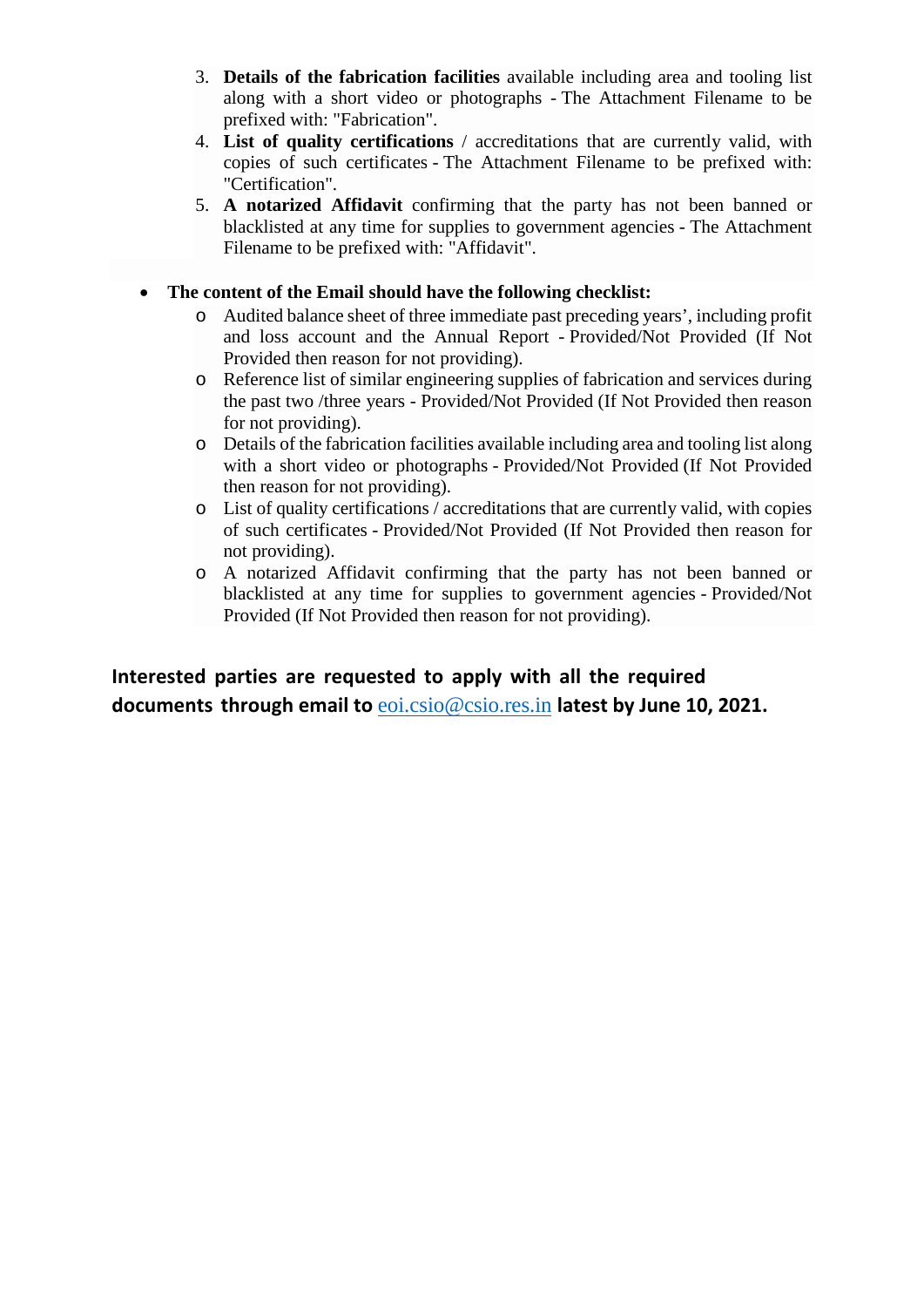## **सुर�ा च�ेके िलए �िच की अिभ���(ईओआई) आमंत्रण**

कई सबतों से सिद्ध हुआ है कि कोरोना वायरस हवा से फैलता है, और मुंह या नाक के माध्यम से साँस लेना इसका प्राथमिक संचरण/संक्रमण मार्ग है। संक्रमण का दूसरा माध्यम, उस सतह के सीधे स्पर्श से होना जिस पर वायरस बैठा होता है। इन दोनों में से किसी एक प्रसार मॉडल से संक्रमित होने से बचने के लिए सरकार ने सोशल डिस्टेंसिंग बनाए रखने और मास्क पहनने की सख्त एडवाइज़री जारी की है। उपरोक्त के अलावा, संक्रमण का एक अन्य तरीका जिसे अक्सर नजरअंदाज कर दिया जाता है, वह है खुली मानव आंख के कंजंक्टिवा झिल्ली के माध्यम से संचरण। इस झिल्ली में एंजियोटेंसिन-परिवर्तित एंजाइम 2 (ACE2) नामक सेल रिसेप्टर्स की एक समृद्ध संख्या होती है, जो सार्स कोव-2 (SARS CoV-2) के लिए अपने दांतेदार प्रोटीन को जोड़ने के लिए अनुकूल साइट हैं, जिससे शरीर में कोरोना वायरस के प्रवेश का मार्ग प्रशस्त होता है। इस प्रकार, एक मानव आंख न केवल वायरस प्रतिकृति की एक संभावित साइट तैयार करती है, बल्कि ओकुलर सतह से श्वसन और जठरांत्र संबंधी मार्ग तक वायरस का संचरण मार्ग भी बनाती है। इस संबंध में, सीएसआईआर-सीएसआईओ ने लचीले फ्रेम वाले सुरक्षा चश्मा तैयार किया है जो आंखों और आसपास की त्वचा को ढकते हुए चेहरे की त्वचा के साथ अच्छी तरह सील हो सकेगा और यहां तक कि इसमें नज़र का चश्मा भी पहना जा सकेगा। यह एक अप्रत्यक्ष संवातन (वेंटिंग) प्रणाली के साथ बनाया गया है जो हवा को प्रसारित करती है और कहरेपन (फॉगिंग) को कम करने में मदद करती है, जिससे इसे विभिन्न वातावरण और स्थितियों में उपयोग में लाया जा सकता है।

सीएसआईआर-सीएसआईओ सांचे(मोल्ड) के विकास और देश में बड़े पैमाने पर इन इकाइयों की तैनाती के लिए देश के विभिन्न हिस्सों में निर्माताओं का अभिनिर्धारण करके और उनकी चयन-सूची तैयार करना चाहता है। सीएसआईआर-सीएसआईओ के लाइसेंस के तहत सांचे के विकास और सुरक्षा चश्मे के बड़े पैमाने पर उत्पादन के लिए इच्छुक पार्टियों से रुचि की अभिव्यक्ति (ईओआई) आमंत्रित की जाती है।

गैर-प्रकटीकरण समझौते (एनडीए) पर हस्ताक्षर करने के बाद चयनित पार्टी द्वारा उसे प्रदान किए गए डिज़ाइन के अनुसार सुरक्षा चश्मे तैयार किए जाएँगे। चयनित पार्टियों को सीएसआईआर-सीएसआईओ द्वारा गुणवत्ता जांच और उत्पादन क्षमता प्रमाणन से गुजरना होगा। यूनिटस की डिलीवरी के लिए समय-सीमा दो सप्ताह से अधिक नहीं होनी चाहिए और कंपनी के पास प्रति िदन कम सेकम 250-300 नंबर देनेकी �मता होनी चािहए।

काय�-�ेत्र

- सीएसआईआर-सीएसआईओ �ारा प्रदान िकए गए िडज़ाइन के अनुसार संपूण� प्रणाली का डिज़ाइन और इंजीनियरिंग अनकलन।
- विकसित प्रणाली में इसके वज़न और एर्गोनोमिक डिज़ाइन के संबंध में मूल्यवर्धन।
- अनुमोदित स्वीकृति परीक्षण योजना (एटीपी) के अनुसार मूल्यांकन/परीक्षण रिपोर्ट
- ड़ाइंग और परीक्षण प्रमाणपत्रों के साथ उपयोग पुस्तिका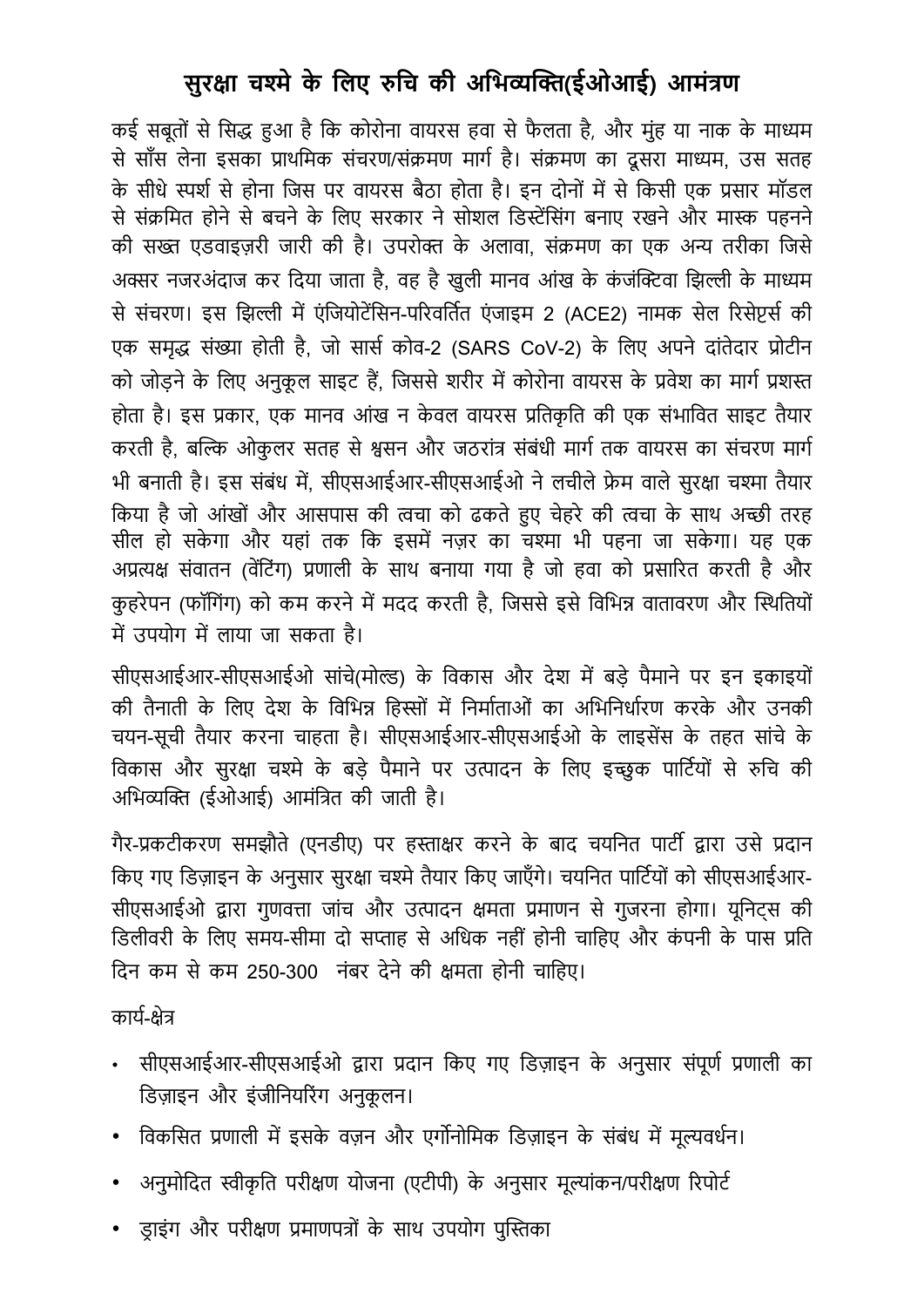• सुर�ा च�ेका कीटाणुनाशक/सफाई प्रोटोकॉल

इच्छुक पार्टियां इस ईओआई के जवाब में निम्नलिखित जानकारी प्रदान कर सकतीं हैं:

- केवल 5 फाइल अटैचमेंट होने चाहिए।
- **फाइल अटैचम�ट का नाम इस प्रकार होना चािहए:**
	- 1. लाभ और हानि खाते और वार्षिक रिपोर्ट सहित तीन तत्काल पिछले वर्षों की लेखापरीक्षित बैलेंस शीट - अनुलग्नक फ़ाइल नाम के साथ उपसर्ग किया जाना चाहिए:"बैलेंस शीट"।
	- 2. पिछले दो/तीन वर्षों के दौरान की गई फैब्रिकेशन और सेवाओं की समान इंजीनियरिंग आपूर्ति की संदर्भ सूची - अनुलग्नक फ़ाइल नाम के साथ उपसर्ग किया जाना चाहिए: "सेवाएं"।
	- 3. क्षेत्र और टूलिंग सूची सहित उपलब्ध निर्माण सुविधाओं का विवरण, एक लघु वीडियो या तस्वीरों सहित - अनुलग्नक फ़ाइल नाम के साथ उपसर्ग किया जाना चाहिए: "िनमा�ण"।
	- 4. वर्तमान में मान्य गुणवत्ता प्रमाणपत्रों / प्रत्यायनों की सूची, प्रतियों सहित अनुलग्नक फ़ाइल नाम के साथ उपसर्ग किया जाना चाहिए: "प्रमाणन"।
	- 5. एक नोटरीकृत हलफनामा, यह पुष्टि करते हुए कि सरकारी एजेंसियों को आपूर्ति के दौरान पार्टी को किसी भी समय प्रतिबंधित नहीं किया गया या काली सूची में नहीं डाला गया है - संलग्नक फ़ाइल नाम के साथ उपसर्ग किया जाना चाहिए: "शपथपत्र"।
	- **ईमेल की सामग्री म�िन�िल�खत चेकिल� होनी चािहए:**
		- o लाभ और हानि खाते और वार्षिक रिपोर्ट सहित पिछले तीन तत्काल पिछले वर्षों की लेखा परीि�त बैल�स शीट - प्रदान की गई / प्रदान नहीं की गई (यिद प्रदान नहीं की गई तो प्रदान न करनेका कारण)।
		- ०) पिछले दो/तीन वर्षों के दौरान की गई फैब्रिकेशन और सेवाओं की समान इंजीनियरिंग आपूर्ति की संदर्भ सूची - प्रदान की गई / प्रदान नहीं की गई (यदि प्रदान नहीं की गई तो प्रदान न करनेका कारण)।
		- o क्षेत्र और टूलिंग सूची सहित उपलब्ध निर्माण सुविधाओं का विवरण, एक लघु वीडियो या त�ीरों सिहत - प्रदान िकया गया / प्रदान नहीं िकया गया (यिद प्रदान नहीं िकया गया हैतो प्रदान न करने का कारण)।
		- o वर्तमान में मान्य गुणवत्ता प्रमाणपत्रों / प्रत्यायनों की सूची, प्रतियों सहित प्रदान की गई / प्रदान नहीं की गई (यिद प्रदान नहीं की गई हैतो प्रदान न करनेका कारण)।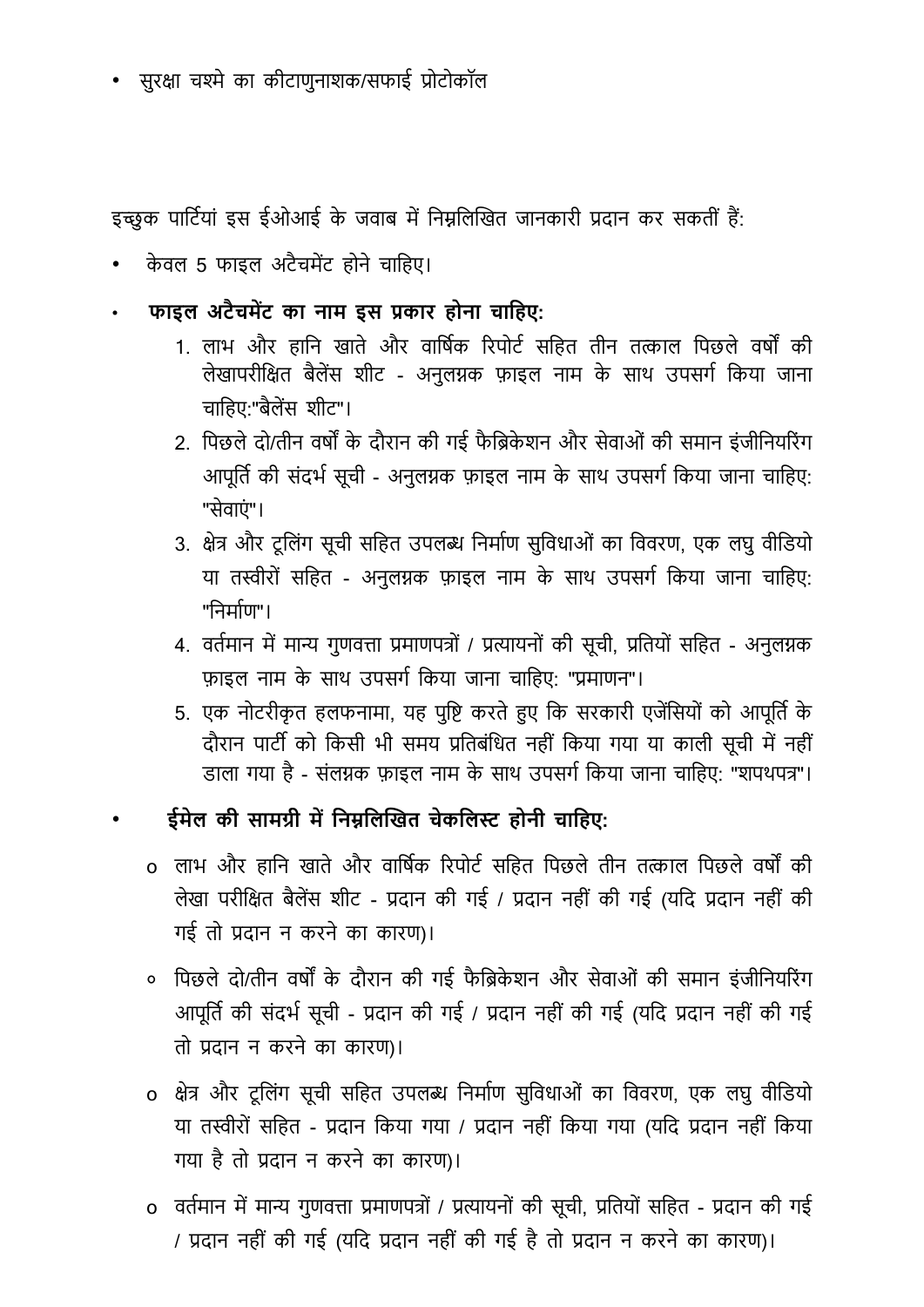o एक नोटरीकृत हलफनामा, यह पुष्टि करते हुए कि सरकारी एजेंसियों को आपूर्ति के दौरान पार्टी को किसी भी समय प्रतिबंधित नहीं किया गया या काली सूची में नहीं डाला गया है - प्रदान किया गया / प्रदान नहीं किया गया (यदि प्रदान नहीं किया गया है तो प्रदान न करनेका कारण)।

**इ�ुक पािट�यो ं सेअनुरोध हैिक सभी आव�क द�ावेजो ं के साथ ई.मेल के मा�म सेeoi.csio@csio.res.in पर 10 जून 2021 आवेदन कर� ।**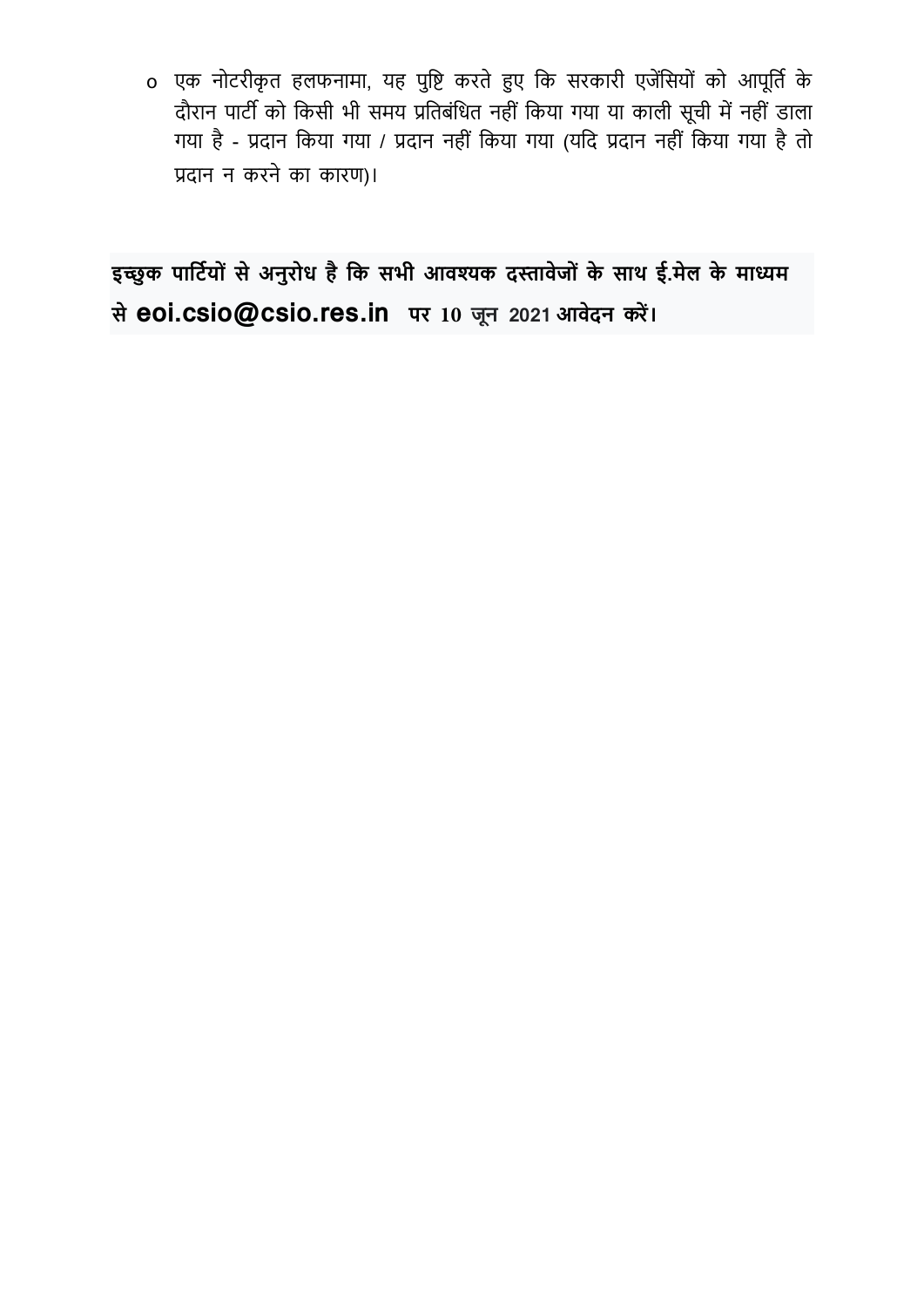# **SAFETY GOGGLES: THE PROTECTIVE EYE WEAR**



*For health professionals and health workers*



## **PREVENTING THE ACCELERATED TRANSMISSION OF COVID-19 THROUGH OCULAR SURFACE USING SAFETY GOGGLES**

The current threat of Covid-19 have brought out the need & significance of Personal Protective Equipment to protect the healthcare service providers, patients & visitors from accidentally getting infected. The contamination of eyes, nose and mouth is likely in a scenario of droplets generated by cough, sneeze of an infected person. Inadvertently touching the eyes, nose, mouth with a contaminated hand is another likely scenario. Hence protection of mucous membranes of the eyes, nose, mouth by using goggles is an integral part of standard & contact precautions. In this regard, CSIR-CSIO has designed & developed the Safety goggles to protect the contamination of the mucous membrane of the eyes and nose from the aerosol of infected person.

## **SALIENT FEATURES**

- Safety impact & liquid splash goggles with sturdy poly carbonate lens, adjustable elastic strap
- Good seal with the skin of the face
- Flexible frame to easily fit all face contours without too much pressure
- ✓ Fog & scratch resistant
- $\checkmark$  Covers the eyes & the surrounding areas & accommodates for prescription glasses